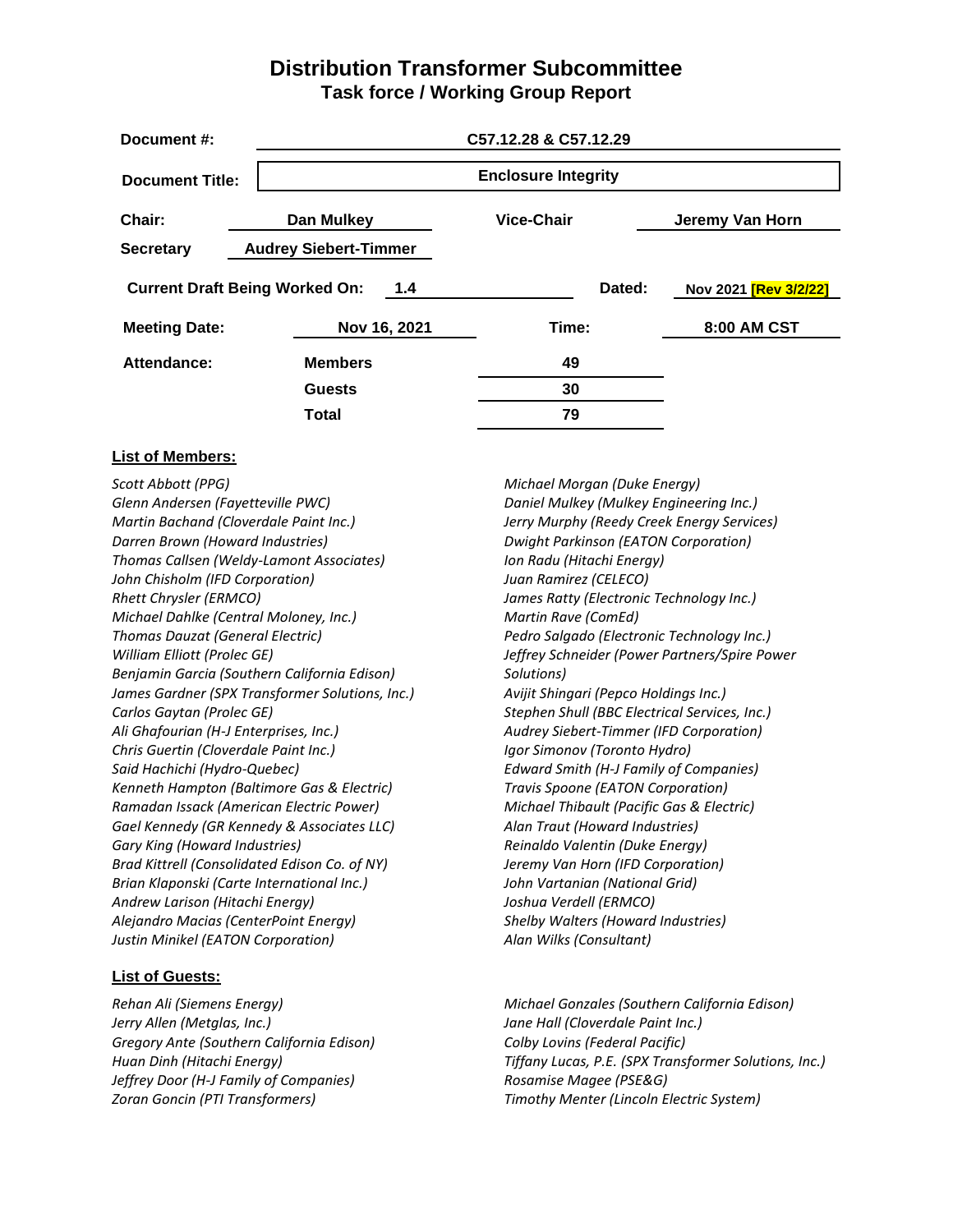# **Distribution Transformer Subcommittee Working Group Report**

*Aaron Meyers (EATON Corporation) Kent Miller (T&R Electric Supply Co.) Manoj Kumar Mishra (ASAsoft (Canada) Inc) Rajkumar Padmawar (ASAsoft (Canada) Inc) Chris Pitts (Howard Industries) Jarrod Prince (ERMCO) Robert Reepe (Georgia Power Co.) Albert Sanchez (Knoxville Utilities Board) Stefan Schindler (Maschinenfabrik Reinhausen)*

*Dan Schwartz (Quality Switch, Inc.) Pugal Selvaraj (Virginia Transformer Corp.) Jeremy Sewell (Quality Switch, Inc.) Adrian Silgardo (IFD Corporation) Eric Theisen (Metglas, Inc.) Timothy Tillery (Howard Industries) Bruce Webb (Knoxville Utilities Board) Helena Wilhelm (Vegoor Tecnologia Aplicada) Michael Zarnowski (Carte International)*

#### **Meeting Minutes:**

- 1. Dan Mulkey called the meeting to order at 8:00 AM CST.
- 2. Opening remarks and announcements a. None were made
- 3. Dan Mulkey reviewed IEEE SA Copyright Policy and Essential Patent Claims. No issues were raised.
- 4. Membership changes were noted:
	- a. Added: Chris Guertin, Andrew Larison, Jeff Schneider, Avjit Shingari
	- b. Changed to Guest: none
- 5. Quorum was verified. The working group consisted of **59** members, requiring **30** for quorum. **39** members were confirmed through the WebEx poll. Attendance records later confirmed **49** members.
- 6. Dan Mulkey requested approval of the agenda. Jerry Murphy made a motion, second by Steve Shull. Agenda was unanimously approved.
- 7. Dan Mulkey requested approval of the minutes. Jerry Murphy made a motion, second by Steve Shull for approval of the minutes. Minutes were unanimously approved.
- 8. Status of Standards:
	- a. C57.12.28 Standard for Pad-Mounted Equipment Enclosure Integrity, Published July 15, 2014
		- i. Expires: 12/31/2024
		- ii. PAR expiration: 12/31/2024
		- iii. Status: in progress, draft 1.4
	- b. C57.12.29 Standard for Pad-Mounted Equipment Enclosure Integrity for Coastal Environments, Published August 8, 2014
		- i. Expires: 12/31/2024
		- ii. PAR expiration: 12/31/2024
		- iii. Status: in progress, draft 1.4
	- c. C57.12.30 Standard for Pole-Mounted Equipment Enclosure Integrity for Coastal Environments, Published March 4, 2021
		- i. Expires: 12/31/2030
	- d. C57.12.31 Standard for Pole Mounted Equipment Enclosure Integrity, Published February 26, 2021
		- i. Expires: 12/31/2030
	- e. C57.12.32 Standard for Submersible Equipment Enclosure Integrity, Published Aug 8, 2019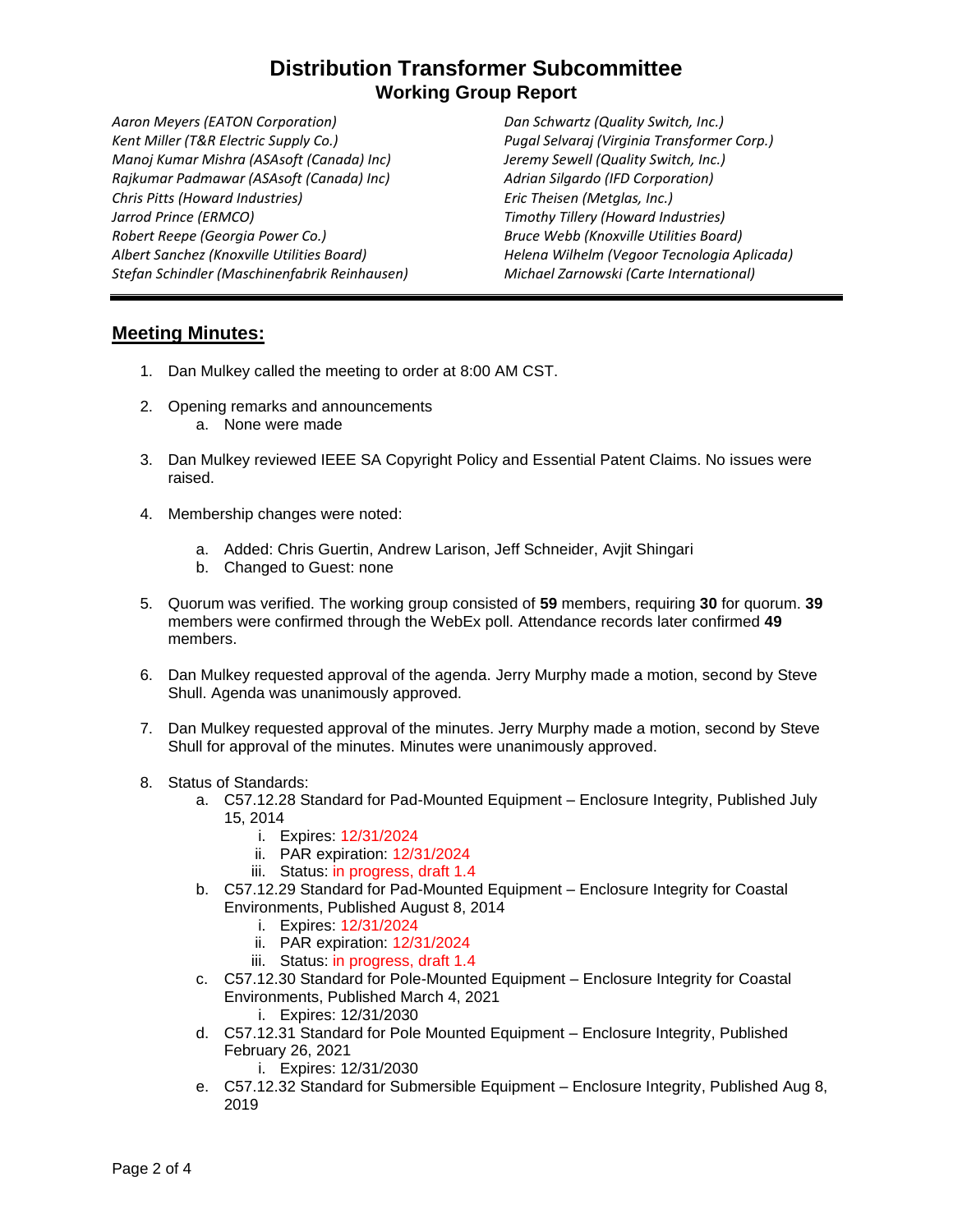# **Distribution Transformer Subcommittee Working Group Report**

- i. Expires: 12/31/2029
- 9. Old business:
	- a. Dan Mulkey reviewed status of standards and noted that we have three meetings left to finish C57.12.28 and C57.12.29.
	- b. Taskforce Report: Stainless Steel Definitions
		- **i. Taskforce Members: Will Elliot, Tiffany Lucas.**
		- ii. Dan Mulkey informed the group that proposed stainless steel definitions are now included into an annex as per the approved motion from the last meeting.
	- c. Taskforce Report: Special Pad-mount Tests (pry-bar, wire probe)
		- **i. Taskforce Members: Gary King, Shelby Walters, Michael Zarnowski.**
		- ii. Concluded Snap-On torque wrench in Annex B is still available. Iron Man scales No. 1756T4 are no longer available but there are substitutions (i.e. Chatillon DG-200, No 118 Detecto Matic). Plunger springs are still available from MW Components however Figure B-3 needs to be modified to reflect the supplier datasheet.
		- **iii. Gary King made a motion to change Fig B-3 to match supplier datasheet (including changing the free length to 2.5 inches and along with changing units to lbf). Second by Marty Rave. Motion was unanimously approved.**
		- **iv. Dan Mulkey to propose wording next meeting to reference a generic spring sale rather than an Iron Man scale.**
	- d. Taskforce Report: Coating Adhesion Test Methods
		- **i. Taskforce Members: Justin Minikel (chair), Jane Hall, Chris Guertin, Martin Bachand, Scott Abbott, Zoran Goncin.**
		- ii. Taskforce reviewed two primary test methods: tape adhesion and pull-off adhesion. Knife adhesion was mentioned briefly but the group concluded this test method was too subjective.
		- iii. Taskforce recommended to the group to keep existing tape adhesion test method as-is and adding a tape adhesion test after humidity exposure.
		- iv. Group discussed humidity exposure test.
			- 1. It was suggested to add a time limit (i.e. tape adhesion test to be performed X hours after humidity exposure)
			- 2. It was discussed that scratching the surface may change paint hardness and improve adhesion which may impact test results.
			- 3. It was mentioned that many other standards do adhesion tests after environmental exposure.
			- 4. It was suggested that humidity adhesion tests should be performed before adding this requirement to the standard.
			- 5. Jane Hall offered to perform a blind test on samples after humidity exposure from different manufacturers. This test would give us general idea on how various coating perform.
			- 6. Test variables were discussed including substrate preparation, substrate material and coating type / cure time. One suggestion was to use ACT test panels to reduce test variabilities. **[ACT located in Hillsdale, MI manufactures** a variety of panels for coatings testing.]
			- 7. A comment was made that coating performance should be the same regardless of type or application method.
		- **v. Taskforce to continue discussion and present proposed test plan to group at next meeting.**
	- e. Taskforce Report: C57.12.38 Request on Tank Touch Temperatures
		- **i. Taskforce Members: Jerry Murphy (chair), Steve Shull, Dan Mulkey, Jeremy Van Horn, Justin Minikel, Jane Hall, Chris Geuterin, Scott Abbott.**
		- ii. Taskforce concluded that coating temperature limits far exceed transformer operating temperatures.